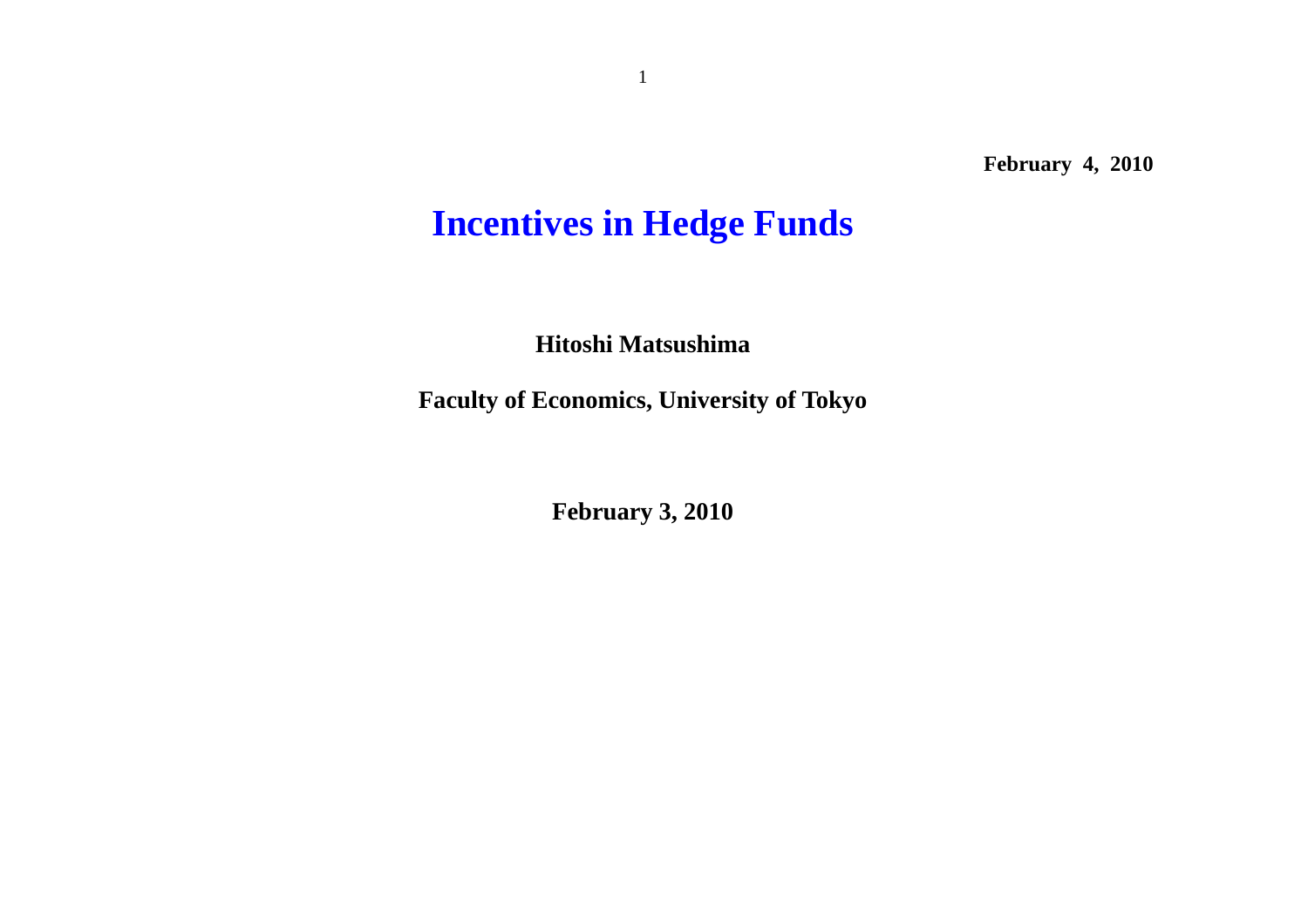### **Hedge Fund as Delegated Portfolio Management**

**Investor (Unsophisticated) 1 Unit of Fund, No Withdrawal** 

**Manager M Units of Personal Fund: Manage Investor's and Personal Funds 'Separate Management' or 'Equity Stake'**

**Weak Regulation, Low Transparency** 

 **Generate Alpha** 

| <b>Manager</b> | <b>Skilled Type</b>   | Select Alpha (Action) $a \in [0,\infty)$ with Non-Pecuniary Cost $C(a)$ |
|----------------|-----------------------|-------------------------------------------------------------------------|
|                | <b>Unskilled Type</b> | Alpha 0                                                                 |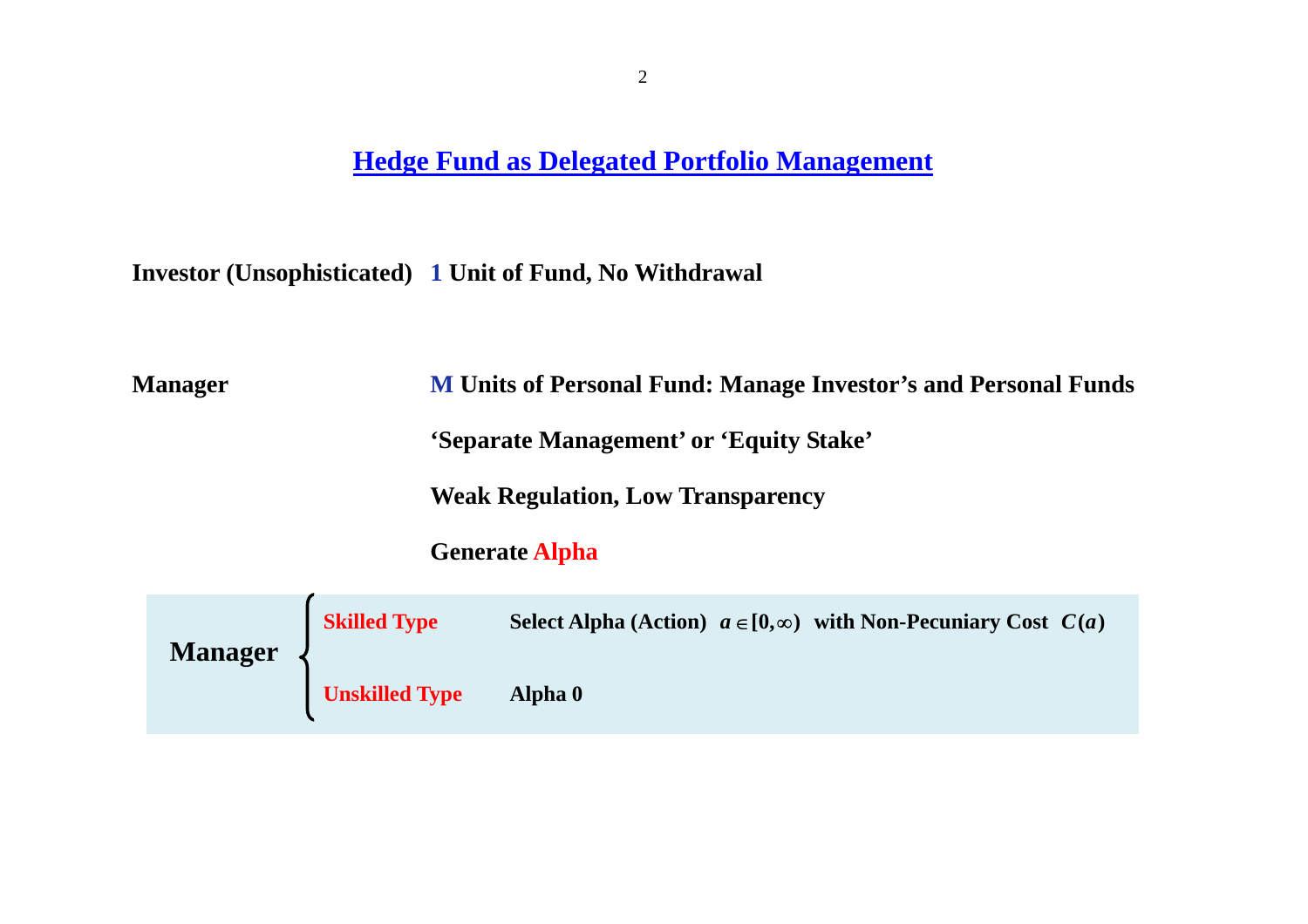#### **Incentive Problem**

**Hidden Type Investor Cannot Identify whether Manager is skilled or not Hidden Activity Investor Cannot Observe Manager's Activity** 

### **Q: Can We Solve Incentive Problem?**



**A: Yes, but We Need Capital Gain Tax!**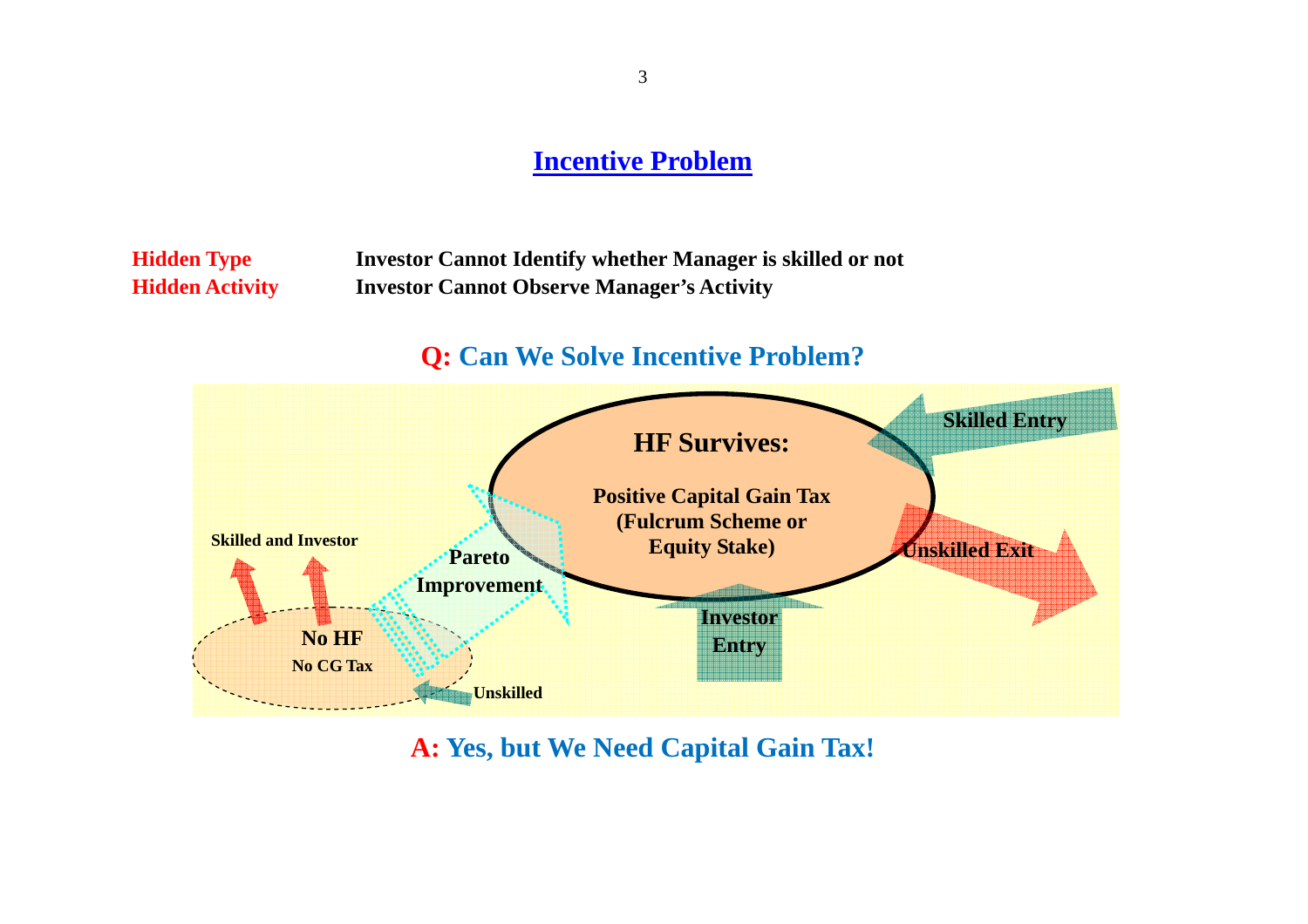**Manager's Incentive Fee Scheme**

 $y:[0,\infty) \to [-M,\infty], y(x) \in [-M,\infty)$ 

#### **Return-Contingency, Penalty, Escrow for Solvency**

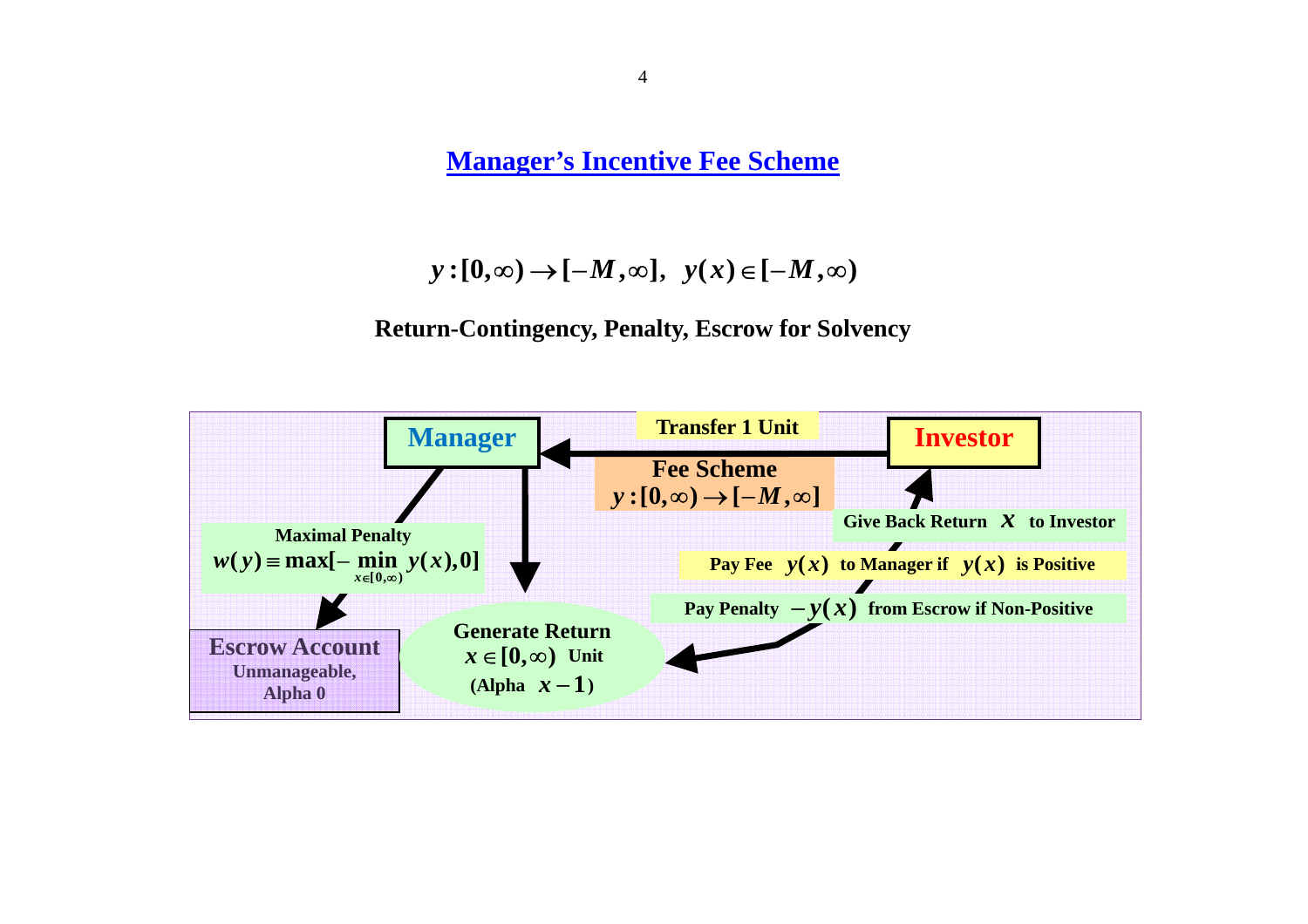**Real Fee Scheme**

#### **'2:20' Scheme**

**Asymmetry, No Penalty, Convexity, High-Powered**

 $y(x) = 0.2x + 0.02$ 

**Criticisms (Warren Buffet): '2:20' Makes Manager More Risk-Taking by Side Contracting with Third Party. We Should Change '2:20' Scheme to** 

**'Fulcrum' Scheme** 

**Symmetric, Positive Penalty, Linear, Low-Powered**

 $y(x) = k(x-1)$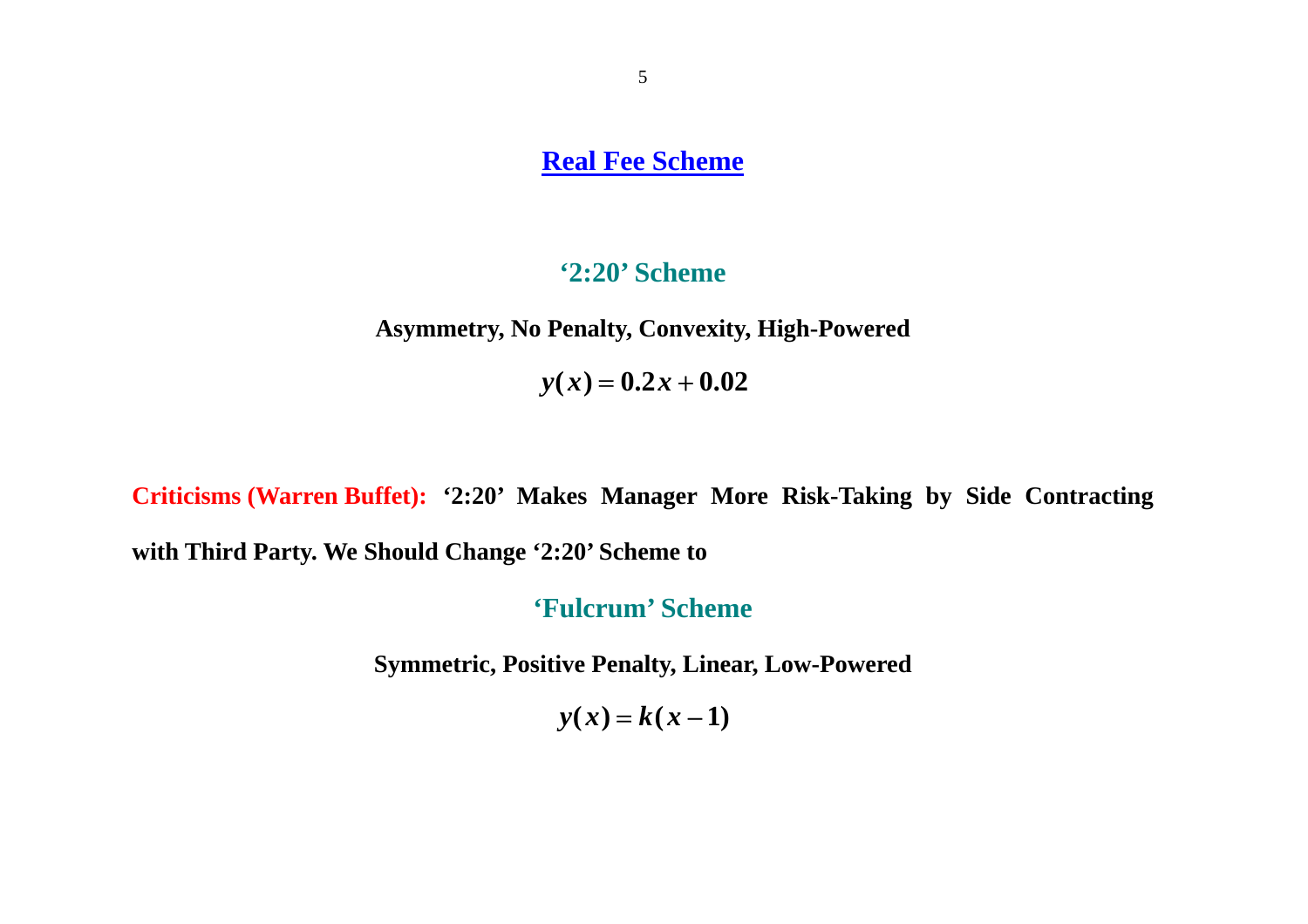**Side Contracting: Performance Mimicry**

#### **Randomize Return**

**Cumulative Distribution**  $F:[0,\infty) \rightarrow [0,1]$ 

 $E[z|F] = x$ 

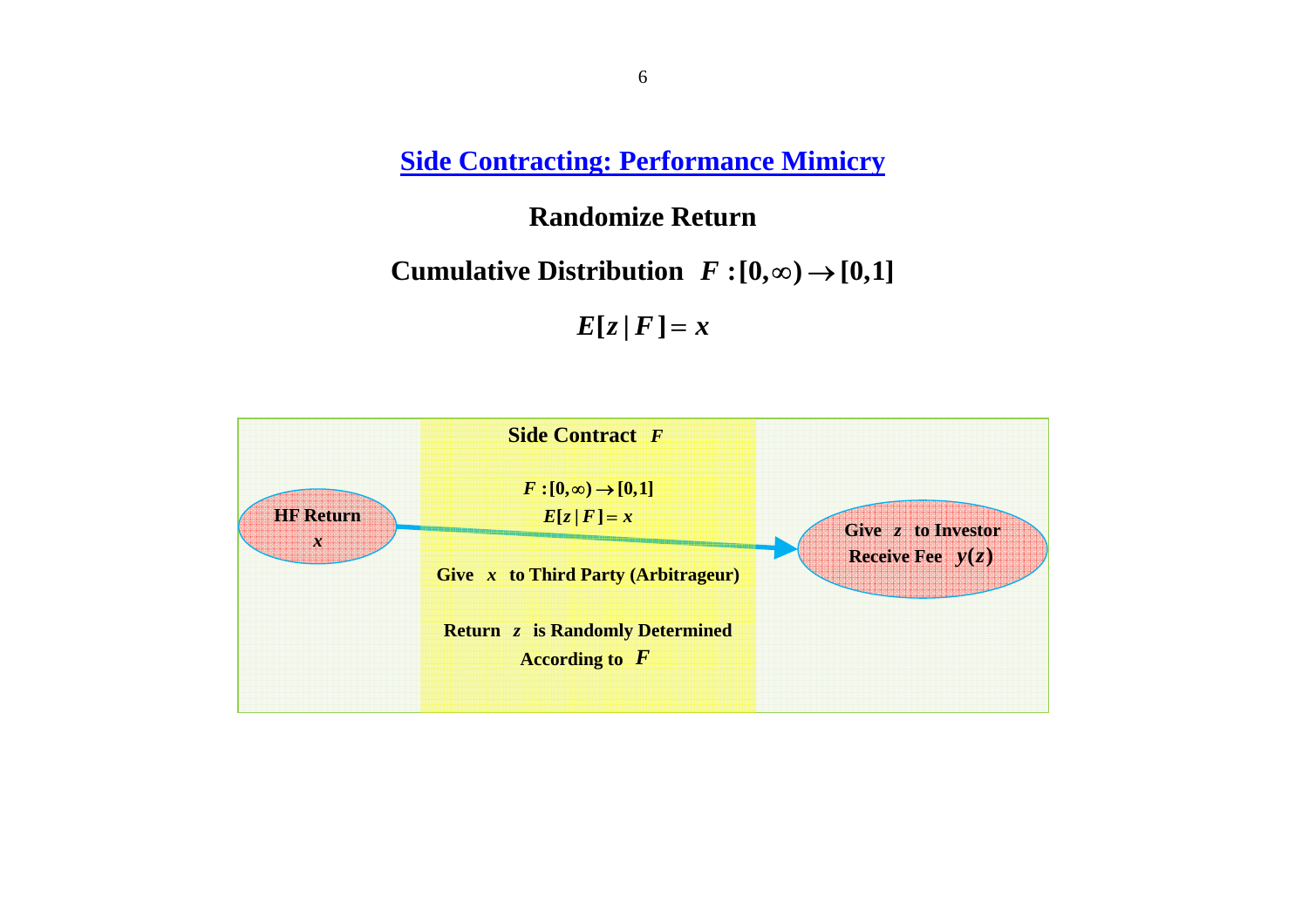### **Example (Lo (2001))**

### **Capital Decimation Partners (CDP)**

Unskilled Can Generate Alpha 
$$
\frac{p}{1-p} > 0
$$
 with Prob.1 - p

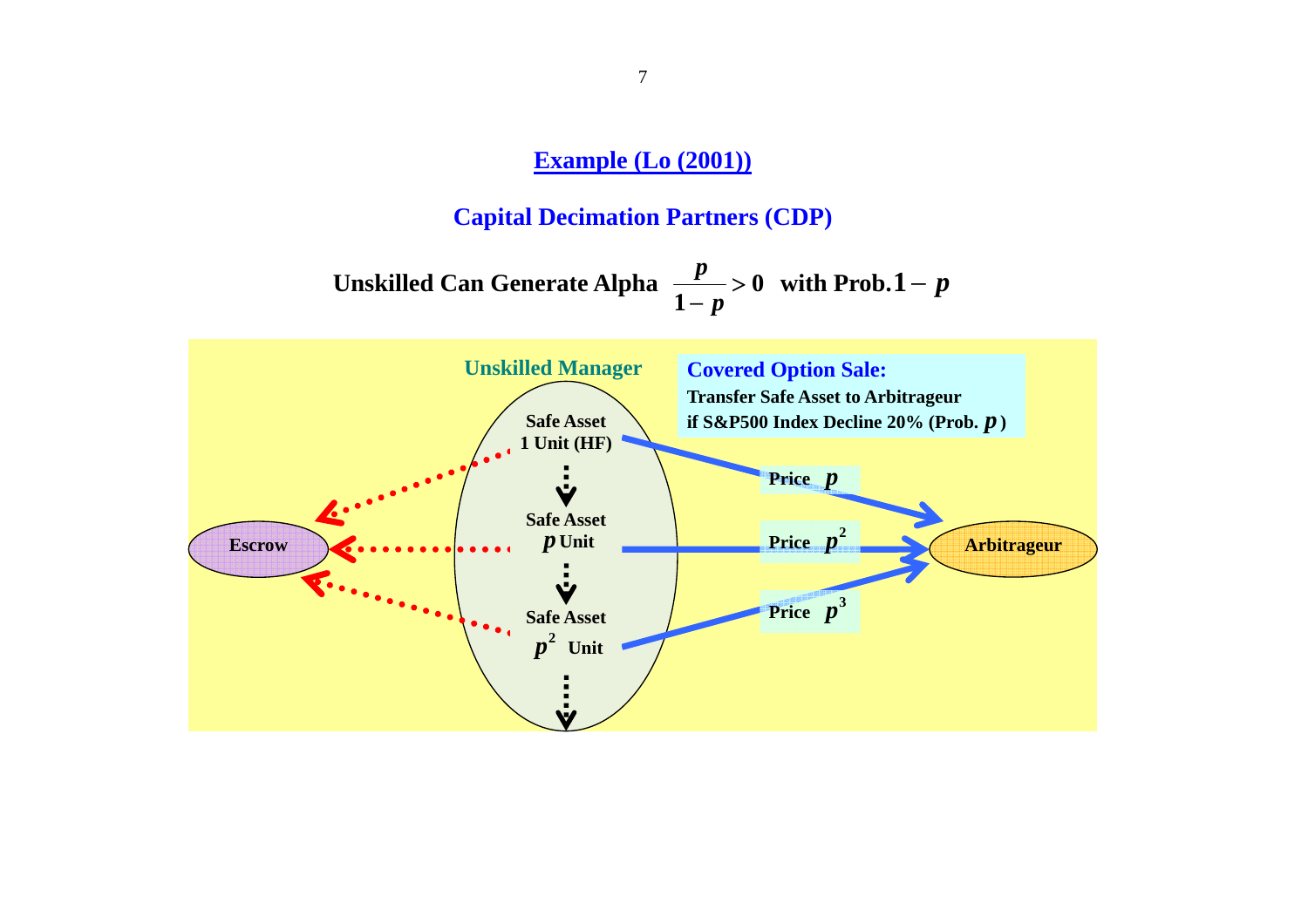**Previous Works: Hedge Fund Never Survives**

**Foster + Young (08/09) With No CG Tax, No Scheme Can Solve Incentive Problem** 

**Medias: FT (18/3/08), NYT (3/8/08)** 

**"HF Never Survives. We Need More Transparency!"**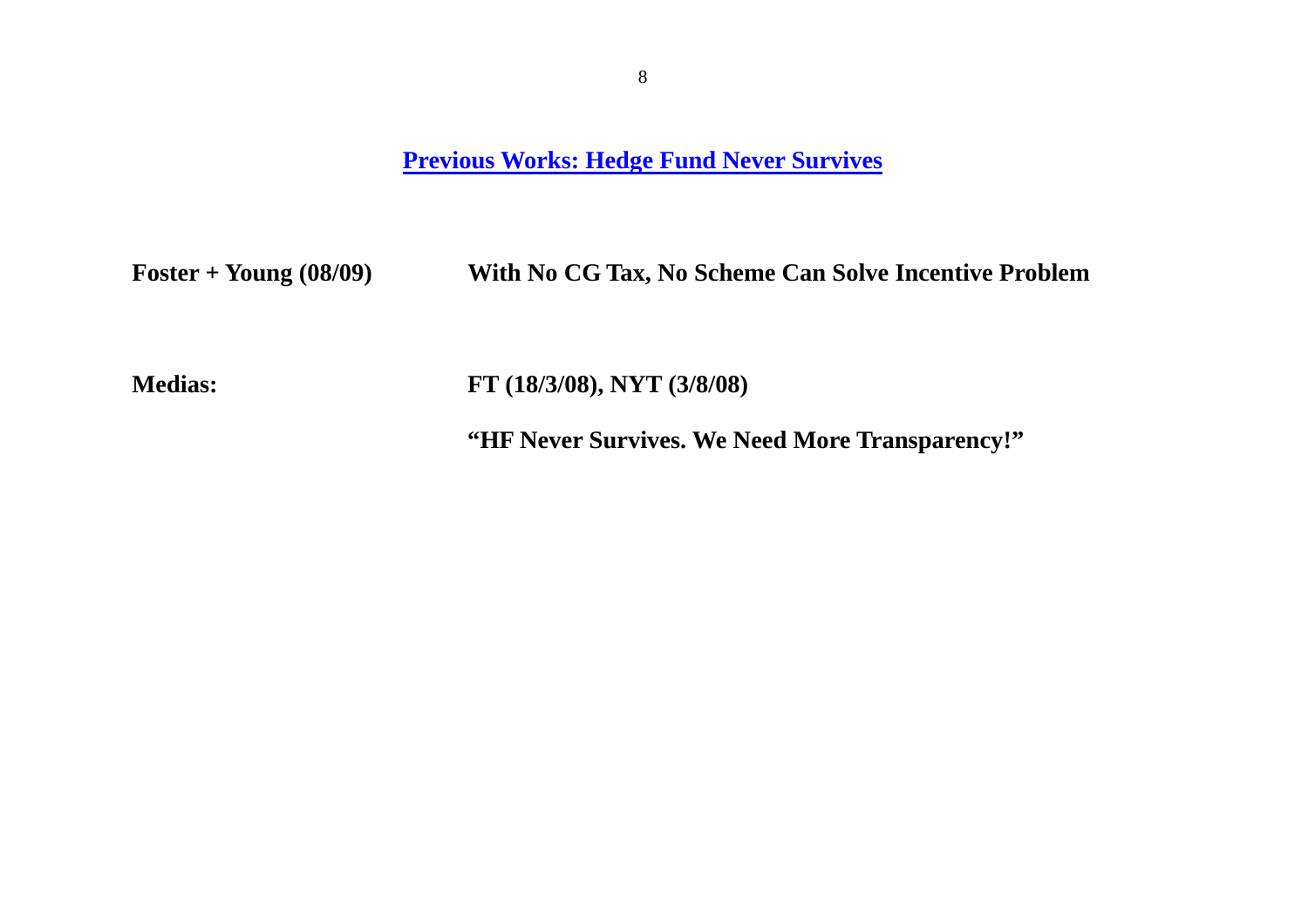#### **Results of This Paper**

#### ・**CG Tax Functions**

With No CG Tax, We Cannot Solve Incentive Problem (a la Foster + Young)

**With Positive CGT Rate**  $t > 0$ **, We Can Solve Incentive Problem** 

### ・**Constrained Optimal Scheme**

・**Fulcrum After Taxation: Low-Powered** 

#### **Income Tax on Fee Functions**

**Income Tax Rate Should be Greater than CG Tax Rate,**  $\tau > t$ 

**Manager Selects Constrained Optimal Scheme Voluntarily** 

・**Equity Stake Functions** 

**We Can Solve Incentive Problem without Fulcrum**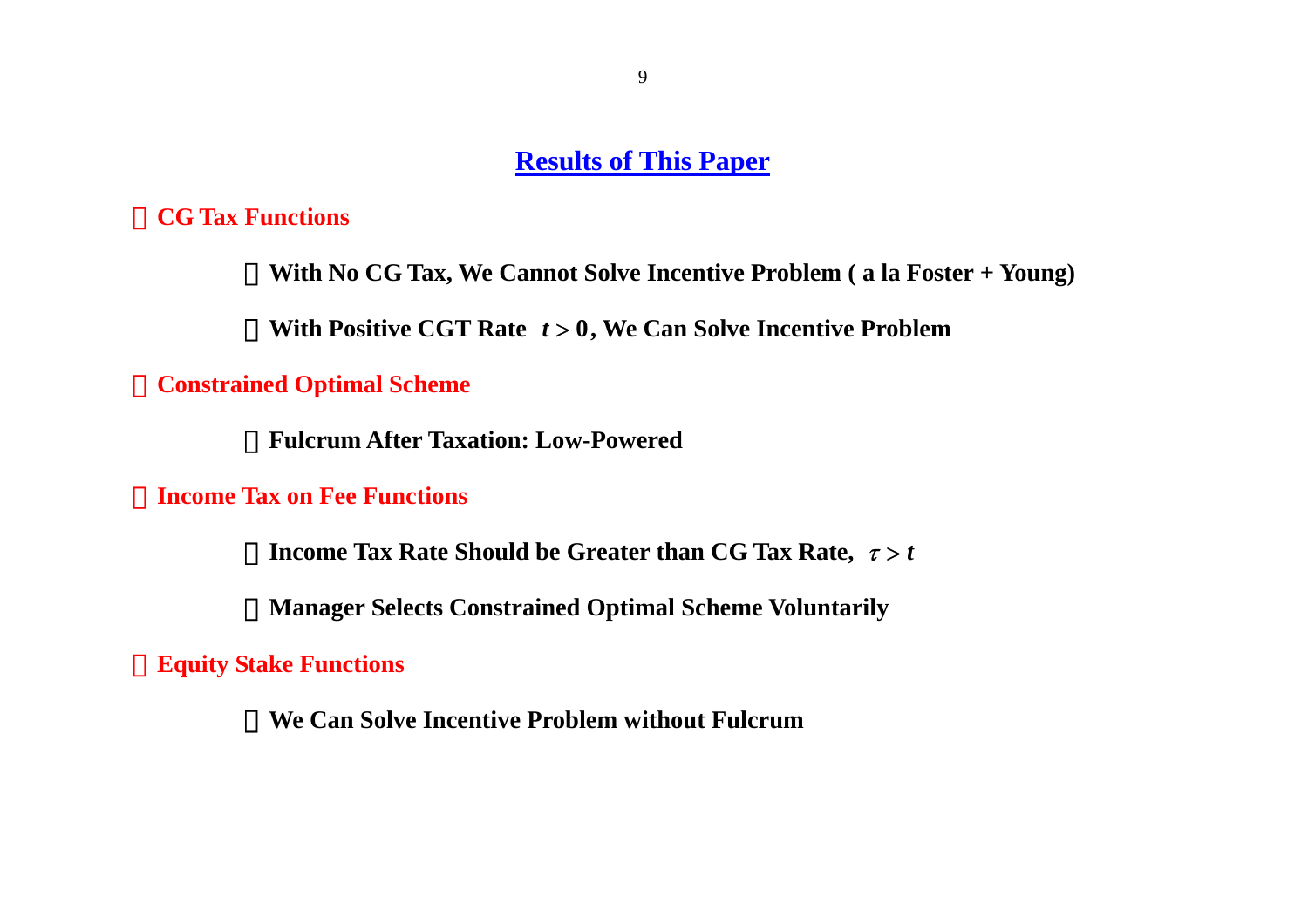**Assumption: Separate Management**



10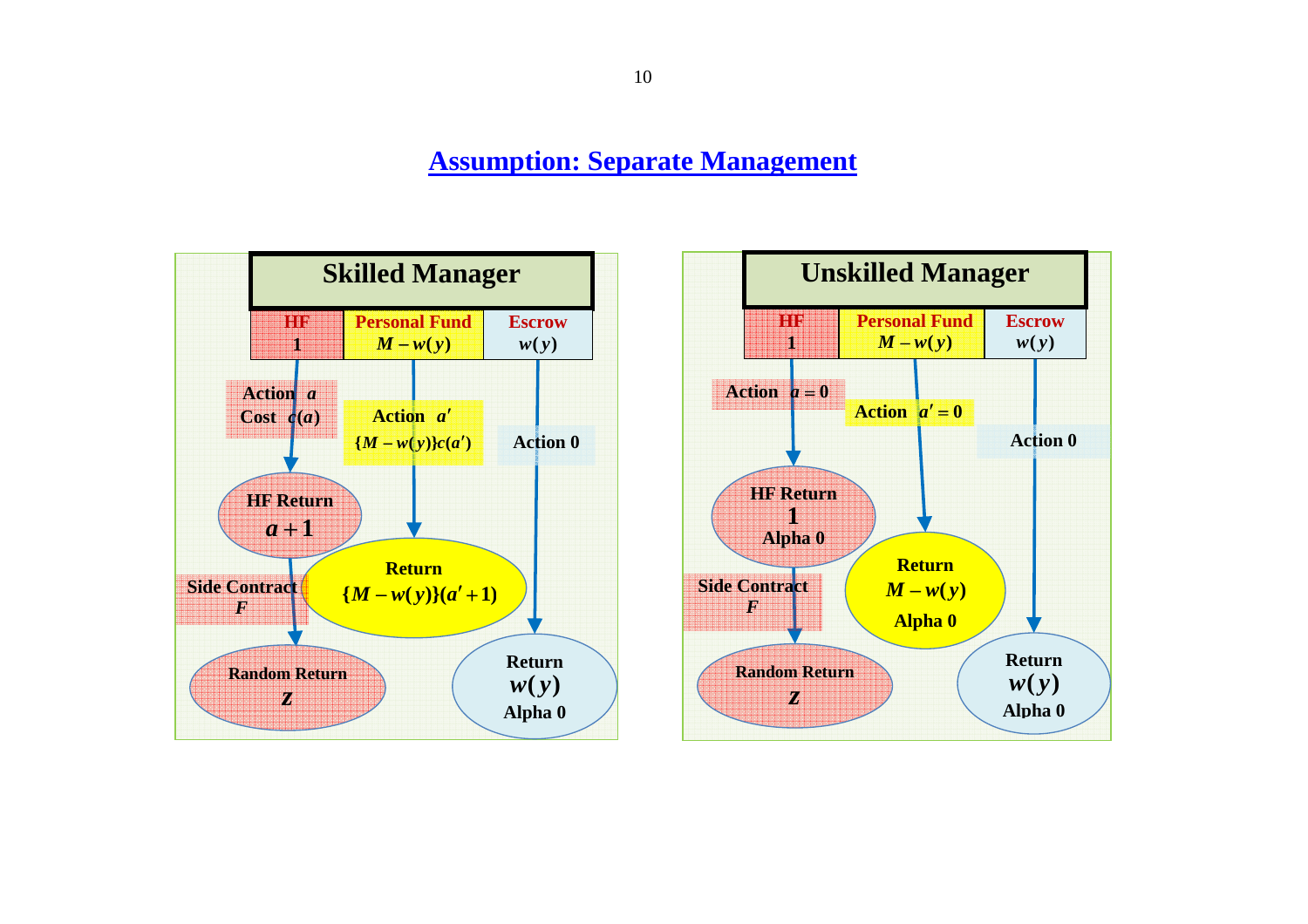**Incentive Problem: Five Constraints**

**Skilled Entry** 

**Unskilled Exit** 

<sup>③</sup> **Investor Entry** 

<sup>④</sup> **Welfare Improvement** 

⑤ **Skilled Non-mimicry: Skilled Needs No Third-Party Side Contract**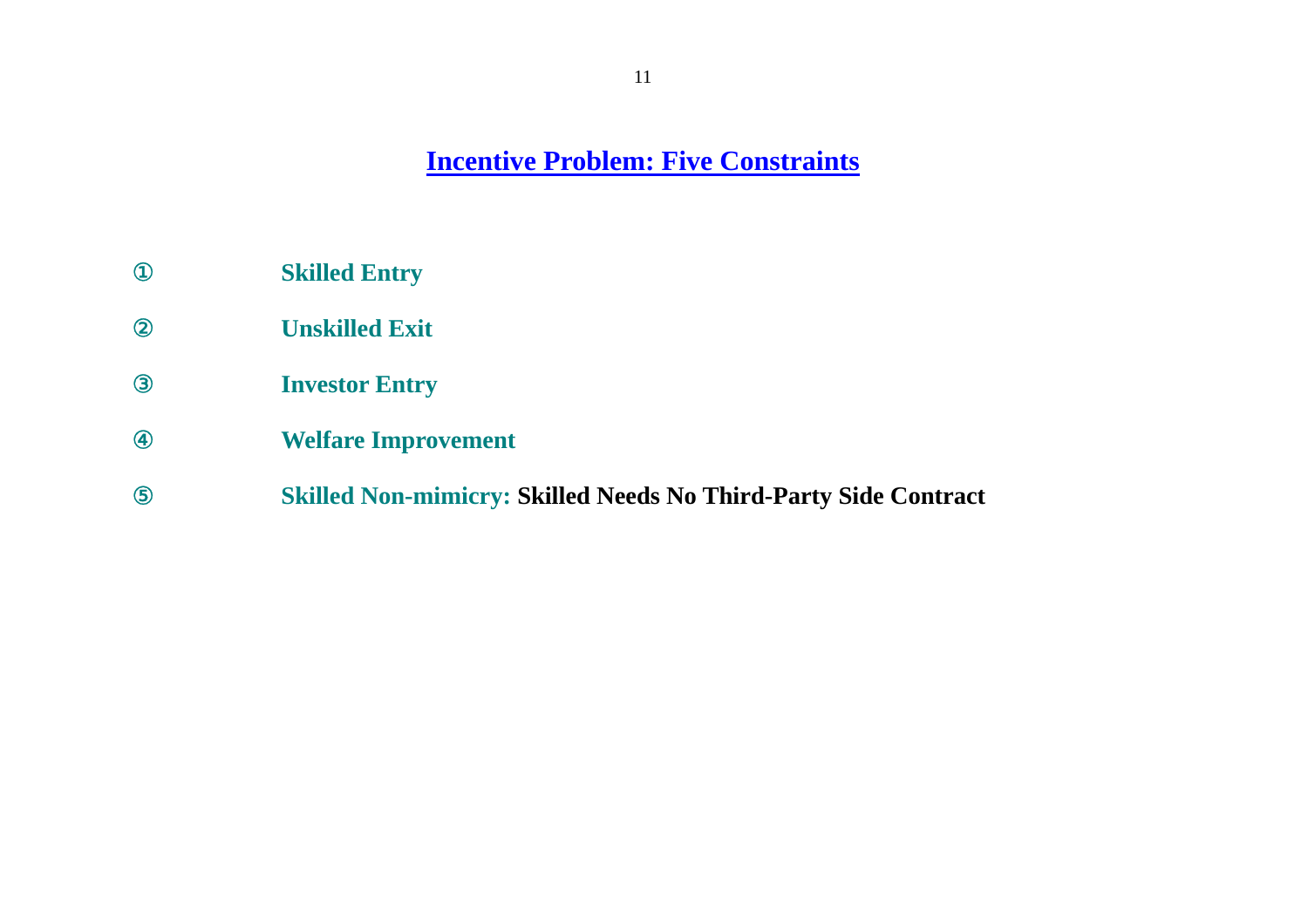**Skilled Entry:**  $V(y,t,\tau) \geq \overline{V}(t)$ 



 $\tilde{a}(1-t)$  Maximize  $(1-t)a - c(a)$ 

*a*  $^{*}(y,\tau)$  Maximize  $(1-\tau)y(a+1)-c(a)$ 

12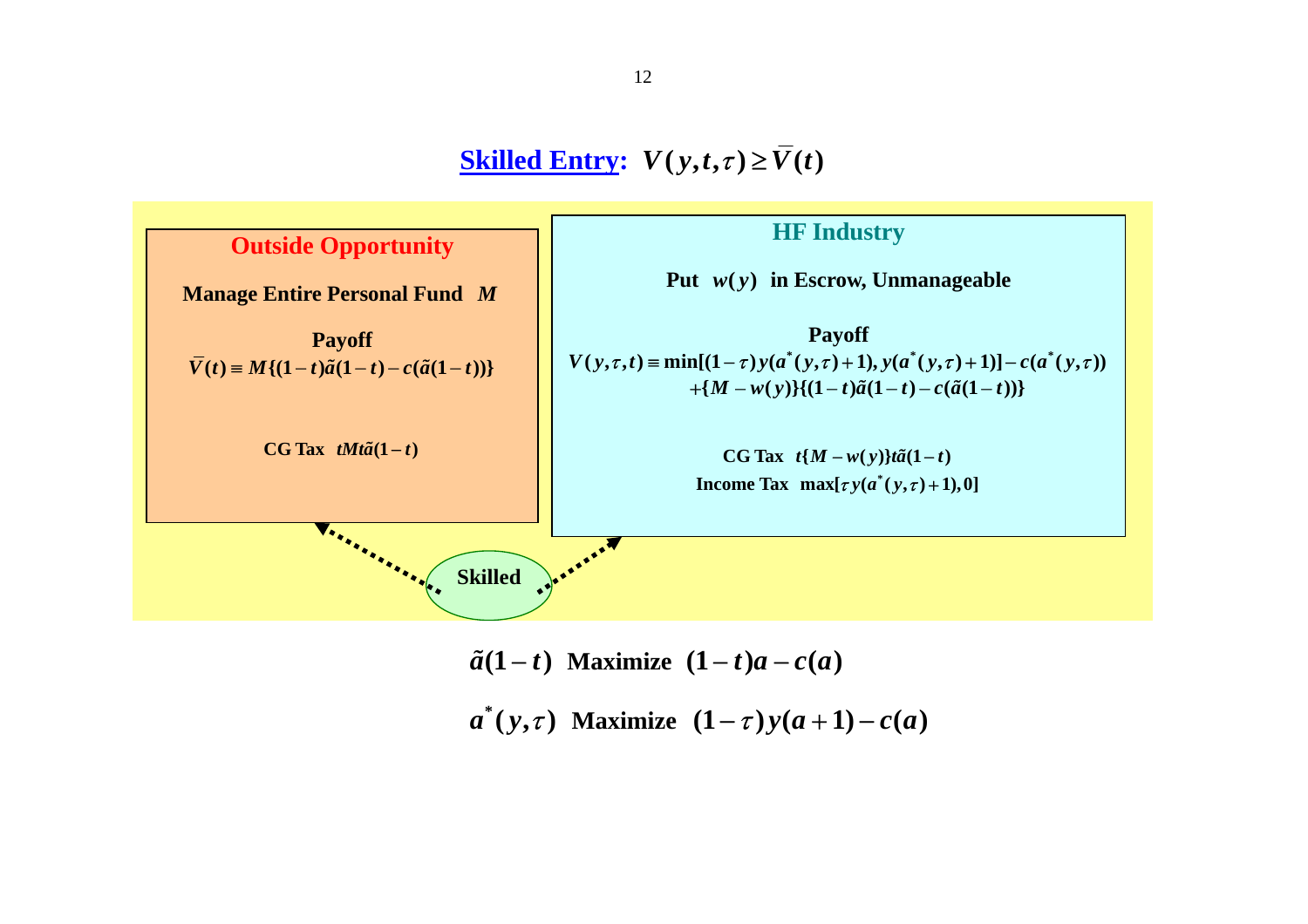#### **Unskilled Exit:**  $\max_{F \in \Phi} E[\min[(1-\tau)y(z), y(z)]|F] \le 0$  $\max_{\mathbf{z} \in \Phi} E[\min[(1-\tau)y(z), y(z)] | F] \leq$

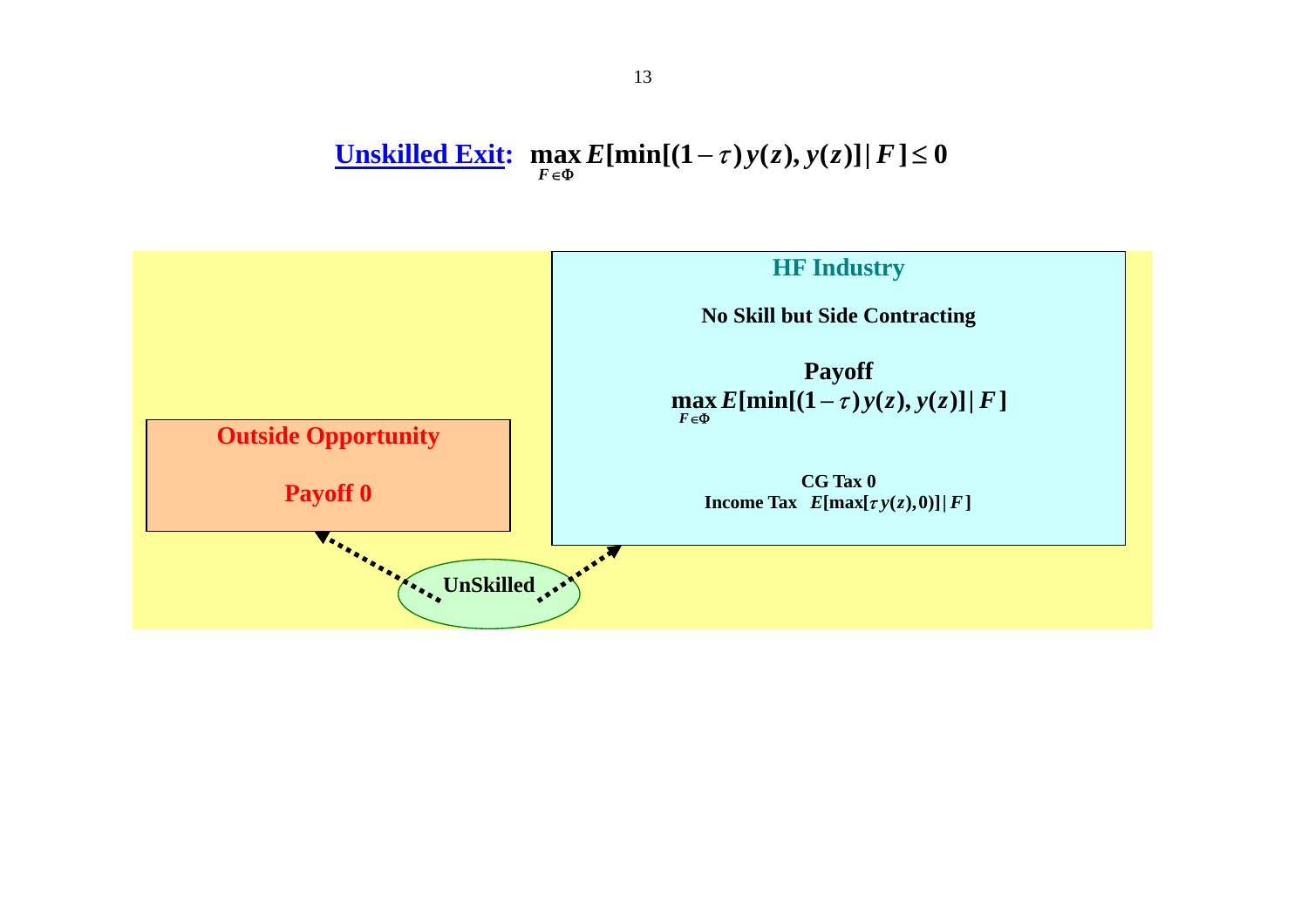**Investor Entry:**  $U(y,t,\tau) \ge 0$ , i.e.,  $a^*(y,\tau) \ge y(a^*(y,\tau)+1)$ 

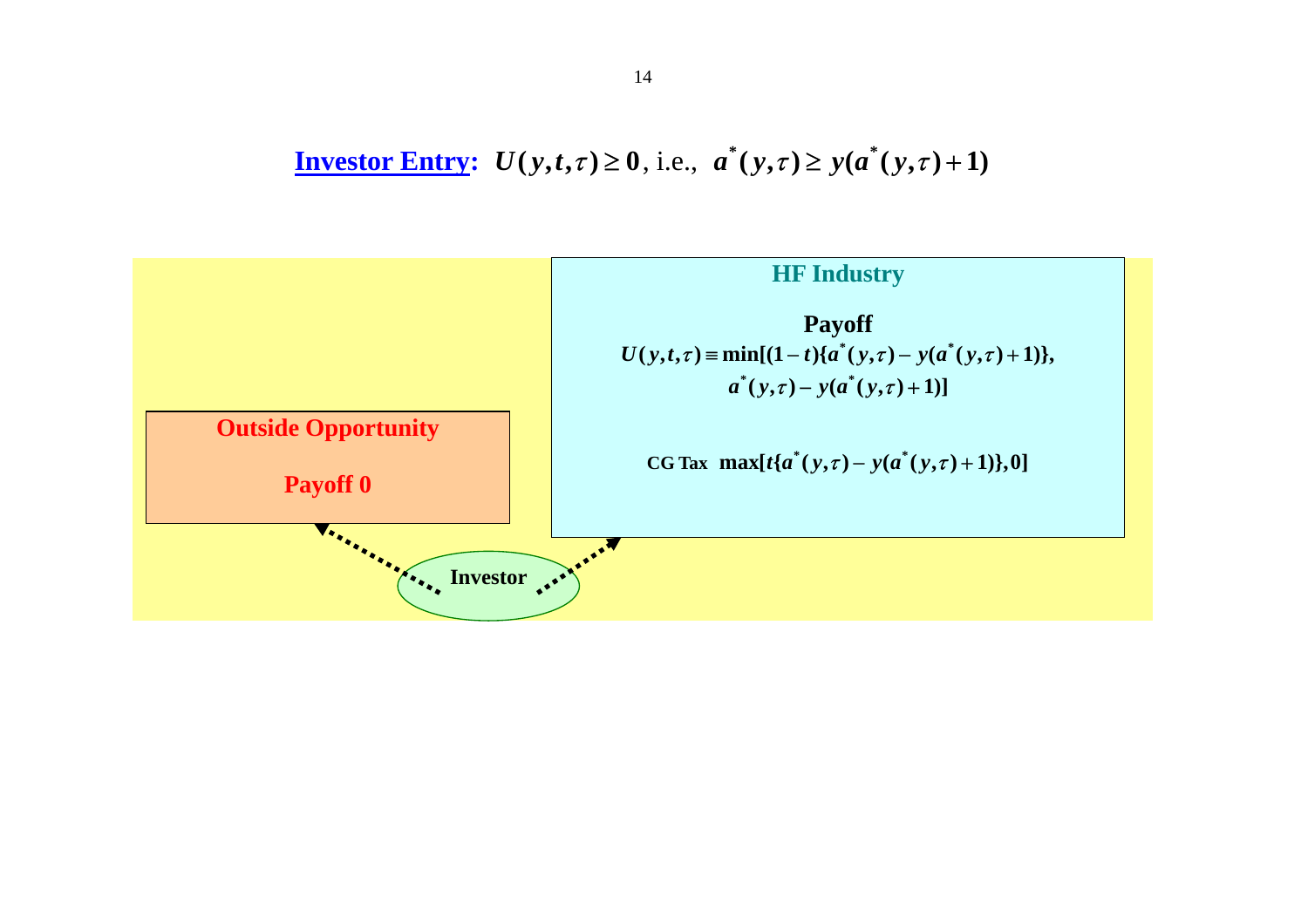**Welfare Improvement:**  $S(y,t,\tau) > \overline{S}$ 

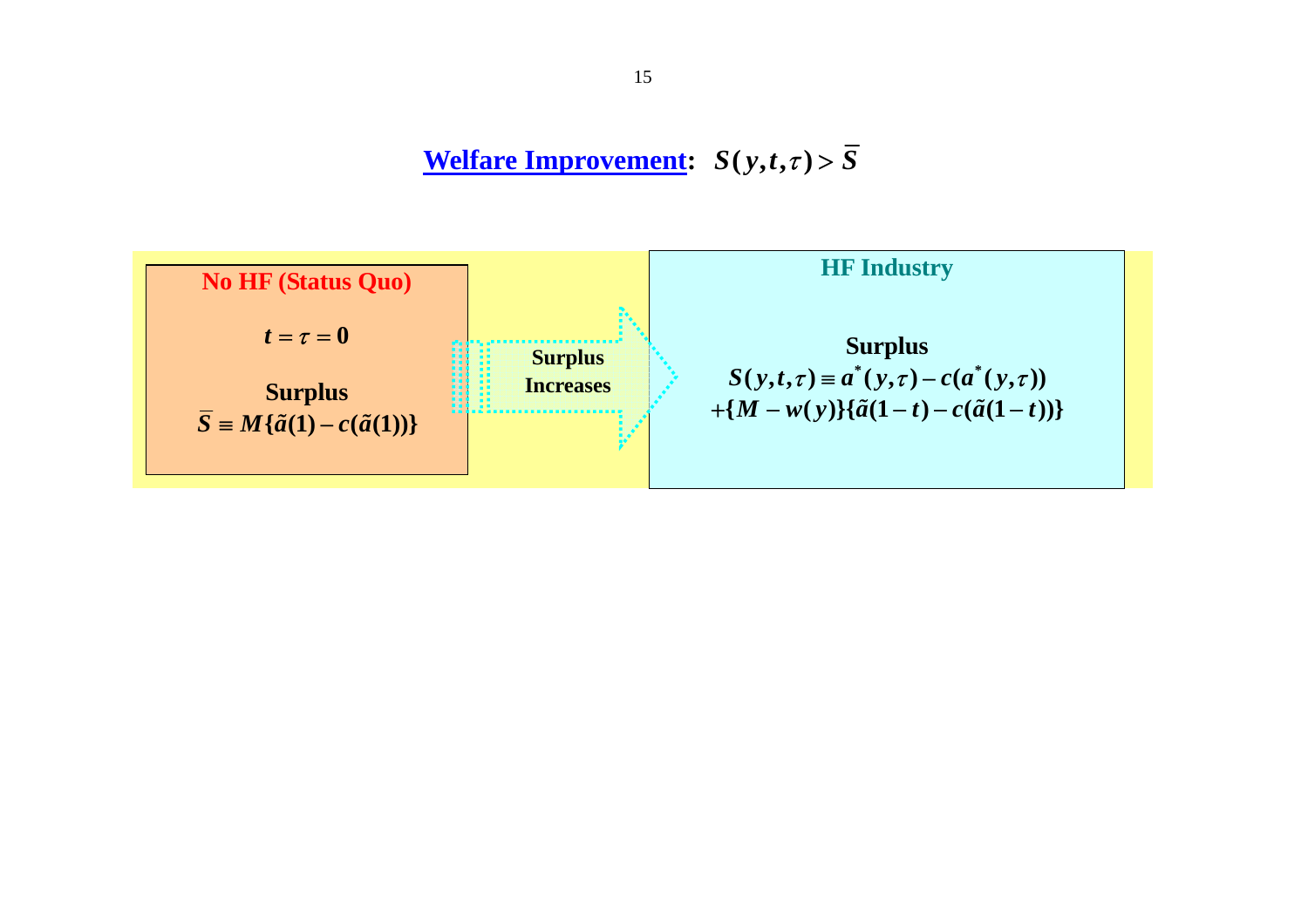**No Capital Gain Tax: Impossibility**

**Theorem:** *Suppose CGT Rate t* <sup>=</sup> **0** *. Then, There Exists No Fee Scheme that Satisfies Skilled Entry, Unskilled Exit, and Welfare Improvement.*

**Outline of Proof: Assume**  $a > 0$  is only available,  $y(0) = -w(y)$ 



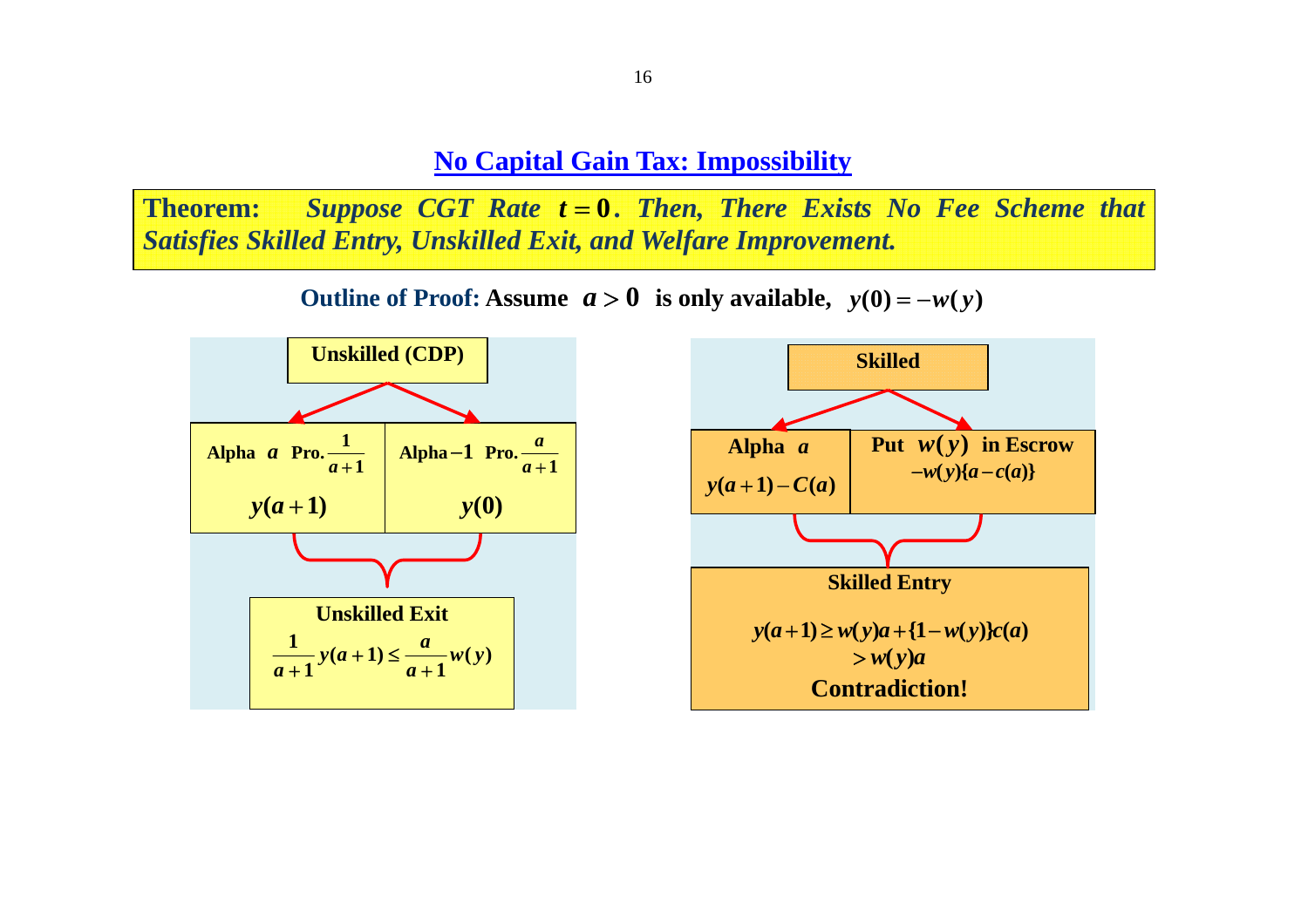**Positive Capital Gain Tax: Possibility**

**Theorem:** There exist Tax Rates  $(t, \tau) \in [0,1]^2$  and Fee Scheme  $y \in Y^*(\tau)$  that *satisfy All Constraints.* 



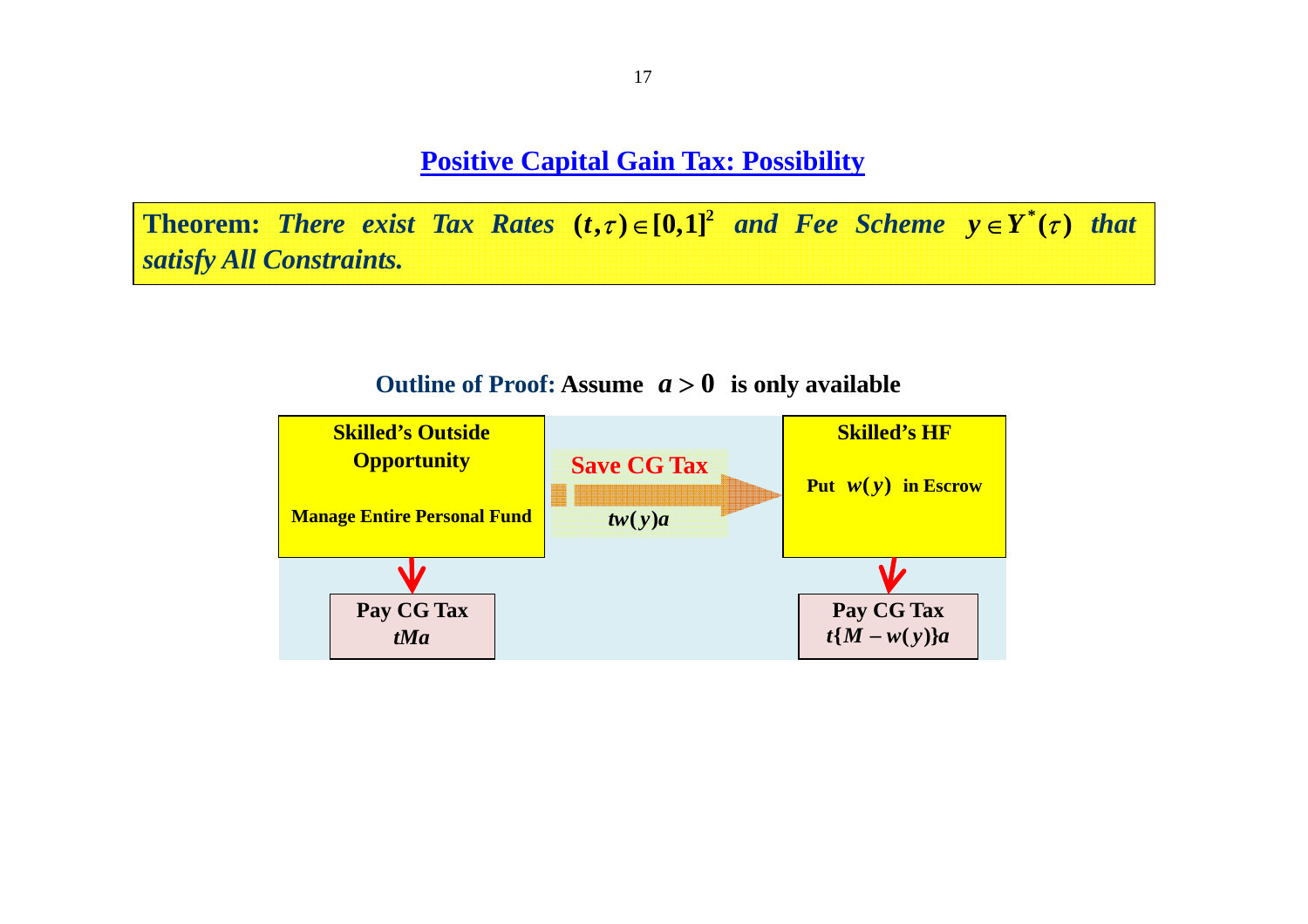## **Constrained Optimization:**  $(y^*, t^*, \tau^*)$

| (1) Fulcrum Scheme after Taxation | $y(x) = x - 1$                                   | for all $x \in [1, \infty)$ |
|-----------------------------------|--------------------------------------------------|-----------------------------|
|                                   | $y(x) = (1 - \tau)(x - 1)$ for all $x \in [0,1)$ |                             |
| (2) Skilled Entry Binding         | $V(y,t,\tau) = V(t)$                             |                             |

We Specify  $(y,t,\tau)=(y^*,t^*,\tau^*)$  As Maximizing Surplus  $S(y,t,\tau)$  Subject to (1) and (2)

**Theorem:**  $(y^*, t^*, \tau^*)$  Satisfies All Constraints. There exists No  $(y, t, \tau)$  that Satisfies All Constraints and  $S(y,t,\tau) > S(y^*,t^*,\tau^*)$ .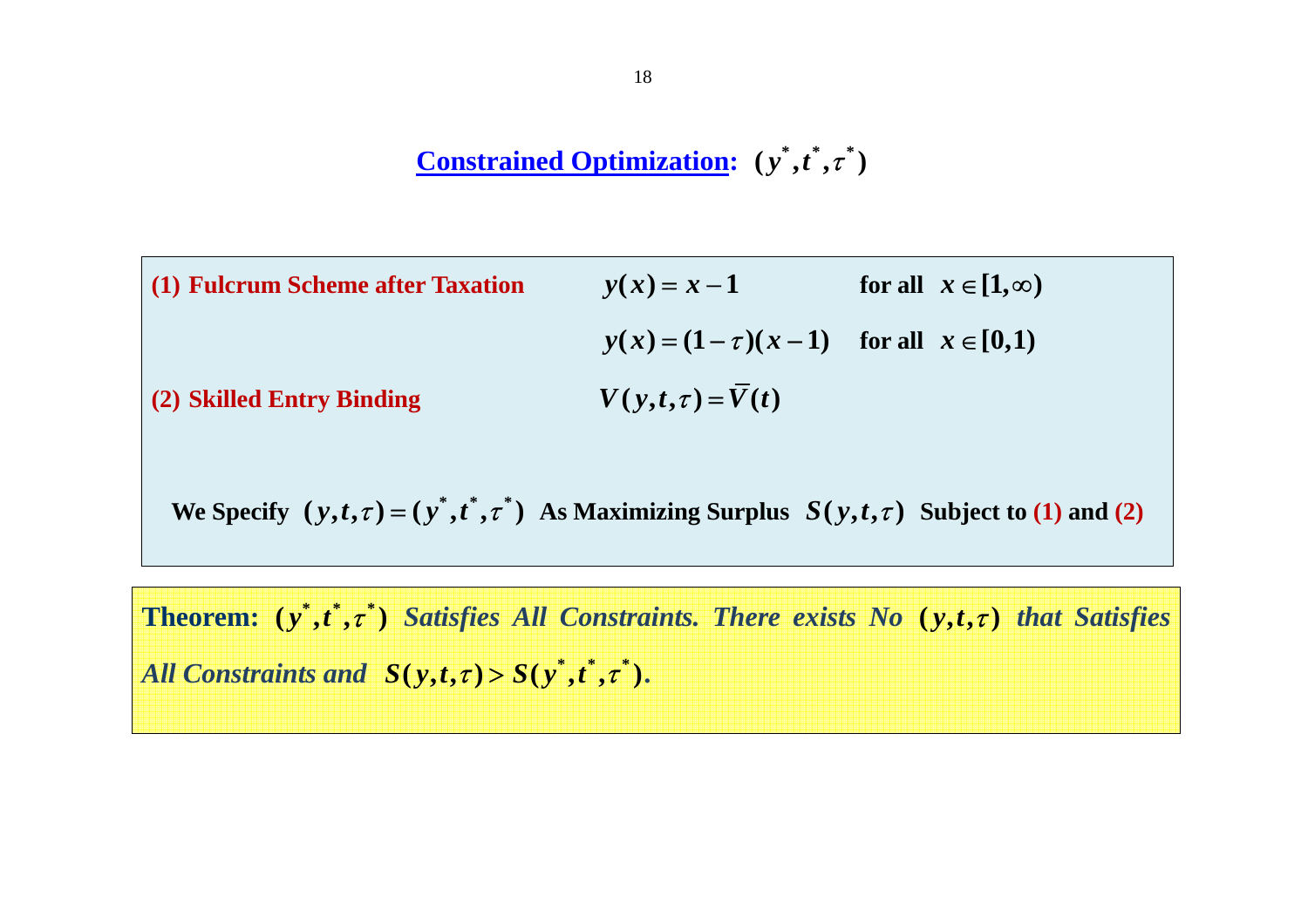### **Constrained Optimization: Properties**

・**Manager is Willing to Select \*** *<sup>y</sup>* **Voluntarily: \*** *<sup>y</sup>* **is the Only Scheme that Satisfies Skilled Entry, Unskilled Exit, Investor Entry, and Skilled Non-mimicry.**

**Manager Prefers to Put Personal Fund in Escrow as Large as Possible, Distorting Welfare.** 

**Income Tax Rate**  $\tau^*$  **is Greater than CG Tax Rate**  $t^*$ **: High Income Tax Rate**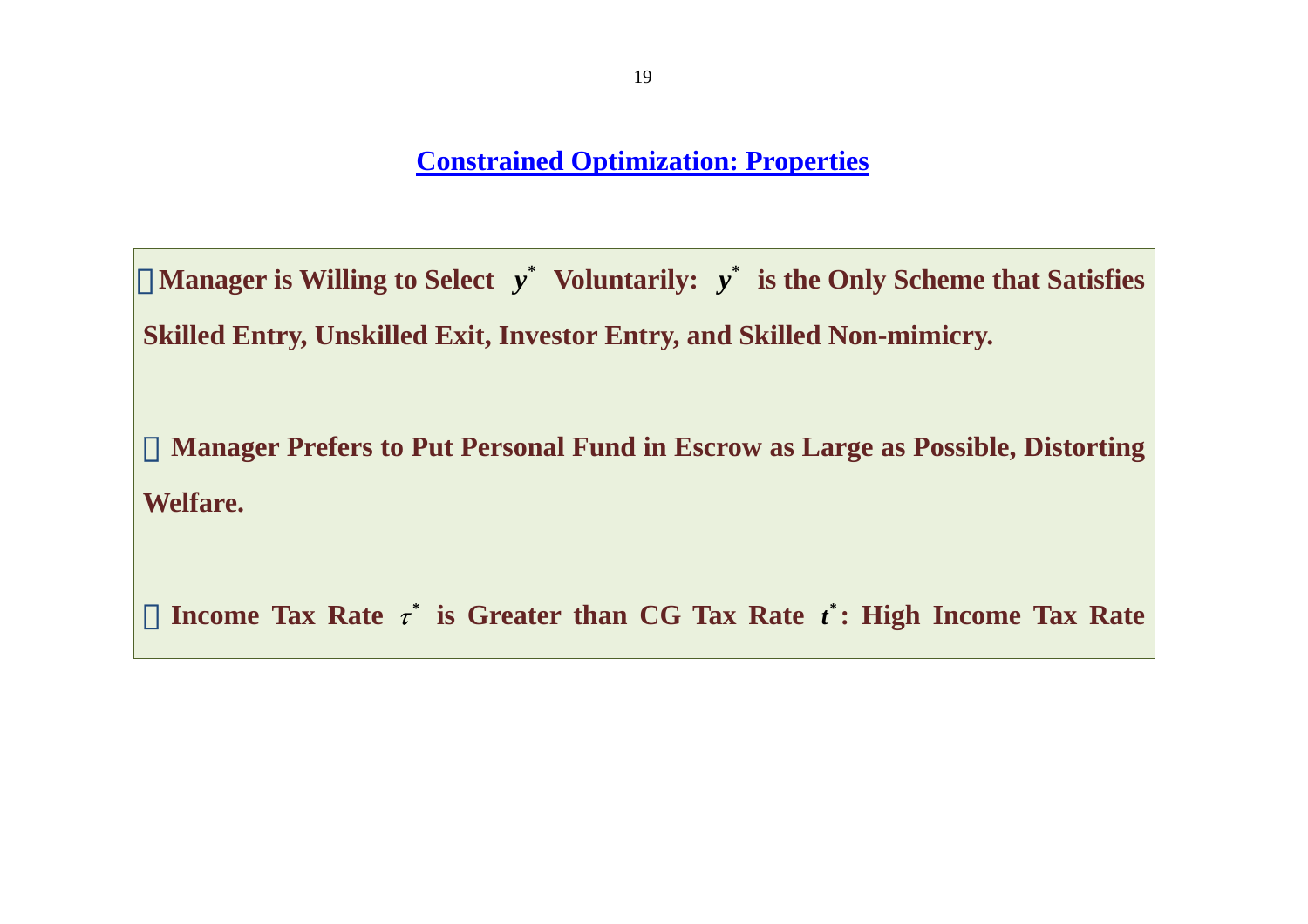**Another Assumption: Equity Stake**



20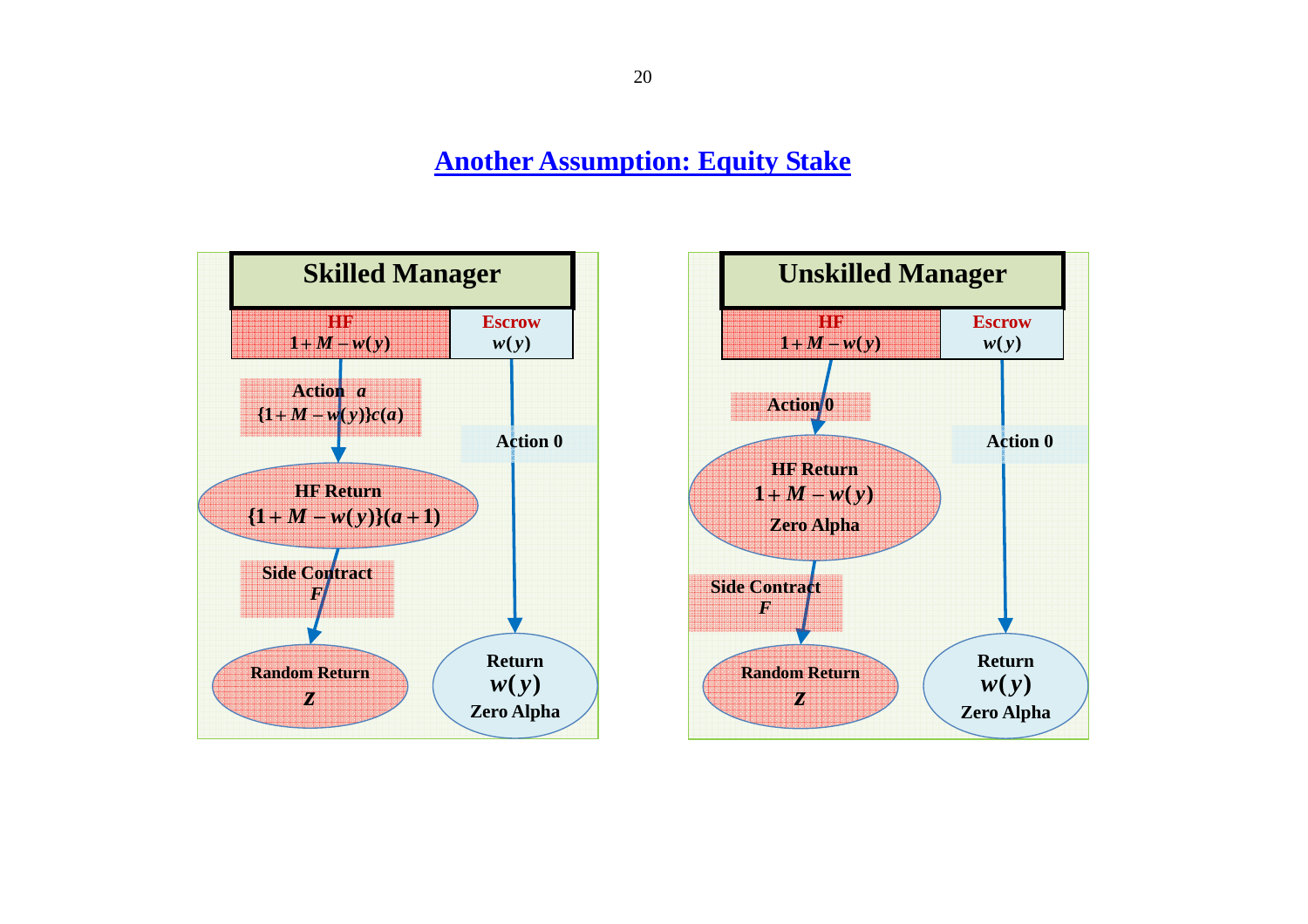**We Don't Need Penalty, But CG Tax and Big Stake**

**Theorem:** *Suppose CGT Rate t* <sup>=</sup> **0***. Then, There Exists No Fee Scheme that Satisfies Skilled Entry, Unskilled Exit, and Welfare Improvement.*

**Additional Assumption:**  $a > 0$  is only available,  $\tau = 0$ 

**Theorem: There exist (t, y) that Levy No Penalty but Satisfy All Constraints.** 

**Outline of Proof: CDP Must be Covered by Not only Investor's Fund But also Personal Fund**